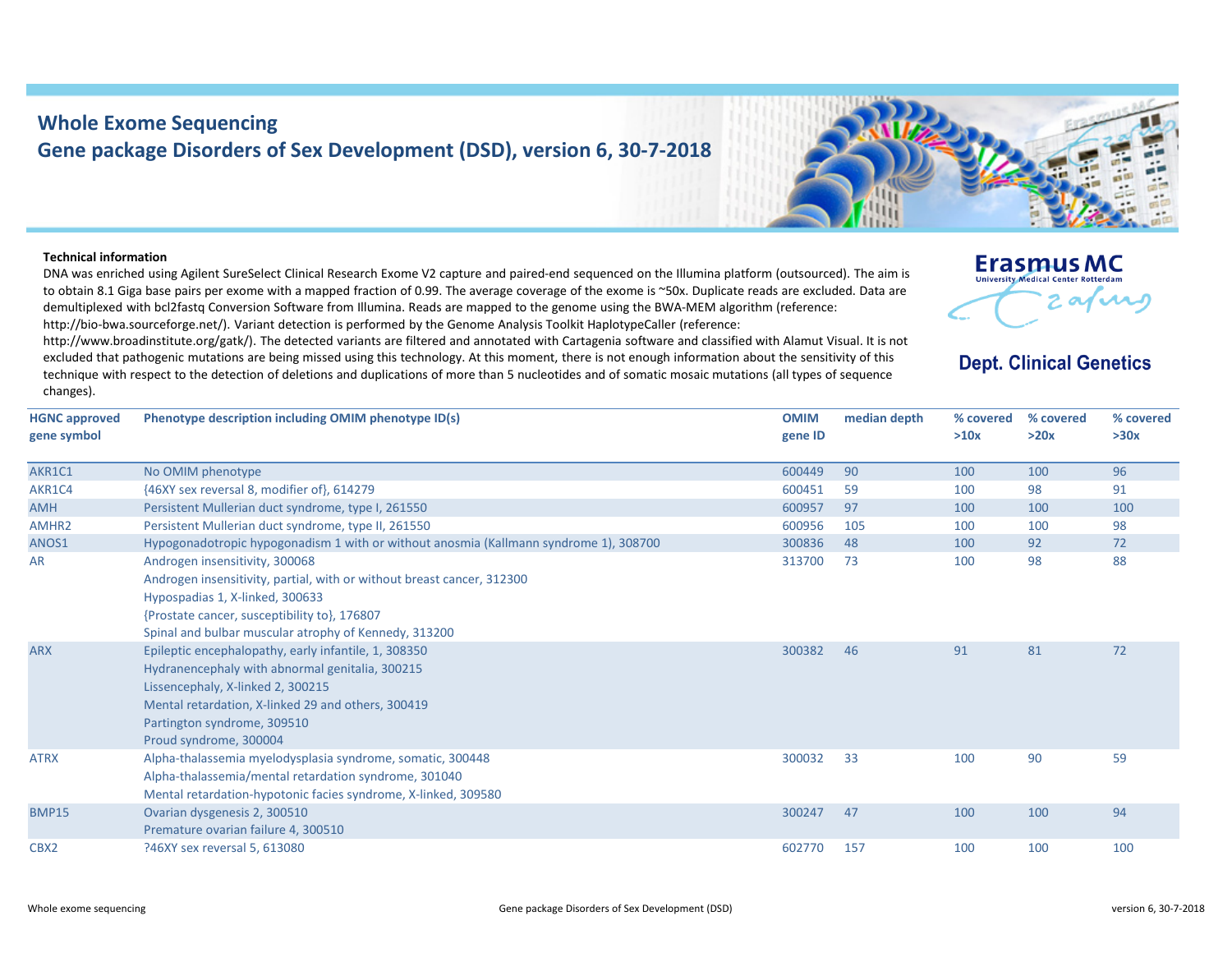| <b>HGNC approved</b> | Phenotype description including OMIM phenotype ID(s)                                   | <b>OMIM</b> | median depth | % covered | % covered | % covered |
|----------------------|----------------------------------------------------------------------------------------|-------------|--------------|-----------|-----------|-----------|
| gene symbol          |                                                                                        | gene ID     |              | >10x      | >20x      | >30x      |
|                      |                                                                                        |             |              |           |           |           |
| <b>CCNQ</b>          | STAR syndrome, 300707                                                                  | 300708      | 58           | 81        | 81        | 80        |
| CDKN1C               | Beckwith-Wiedemann syndrome, 130650                                                    | 600856      | 80           | 92        | 85        | 78        |
|                      | IMAGE syndrome, 614732                                                                 |             |              |           |           |           |
| CHD7                 | CHARGE syndrome, 214800                                                                | 608892      | 74           | 100       | 99        | 94        |
|                      | Hypogonadotropic hypogonadism 5 with or without anosmia, 612370                        |             |              |           |           |           |
| <b>CREBBP</b>        | Rubinstein-Taybi syndrome 1, 180849                                                    | 600140      | 82           | 100       | 98        | 93        |
| CYB5A                | Methemoglobinemia and ambiguous genitalia, 250790                                      | 613218      | 65           | 100       | 100       | 97        |
| CYP11A1              | Adrenal insufficiency, congenital, with 46XY sex reversal, partial or complete, 613743 | 118485      | 99           | 100       | 100       | 100       |
| <b>CYP11B1</b>       | Adrenal hyperplasia, congenital, due to 11-beta-hydroxylase deficiency, 202010         | 610613      | 206          | 100       | 100       | 100       |
|                      | Aldosteronism, glucocorticoid-remediable, 103900                                       |             |              |           |           |           |
| CYP17A1              | 17-alpha-hydroxylase/17,20-lyase deficiency, 202110                                    | 609300      | 105          | 100       | 100       | 99        |
|                      | 17,20-lyase deficiency, isolated, 202110                                               |             |              |           |           |           |
| CYP19A1              | Aromatase deficiency, 613546                                                           | 107910      | 56           | 100       | 98        | 86        |
|                      | Aromatase excess syndrome, 139300                                                      |             |              |           |           |           |
| <b>CYP21A2</b>       | Adrenal hyperplasia, congenital, due to 21-hydroxylase deficiency, 201910              | 613815      | 219          | 100       | 100       | 100       |
|                      | Hyperandrogenism, nonclassic type, due to 21-hydroxylase deficiency, 201910            |             |              |           |           |           |
| DHCR7                | Smith-Lemli-Opitz syndrome, 270400                                                     | 602858      | 98           | 100       | 100       | 100       |
| <b>DHH</b>           | 46XY partial gonadal dysgenesis, with minifascicular neuropathy, 607080                | 605423      | 120          | 100       | 100       | 100       |
|                      | 46XY sex reversal 7, 233420                                                            |             |              |           |           |           |
| DMRT1                | No OMIM phenotype                                                                      | 602424      | 104          | 100       | 100       | 100       |
| DMRT <sub>2</sub>    | No OMIM phenotype                                                                      | 604935      | 92           | 100       | 99        | 95        |
| DUSP6                | Hypogonadotropic hypogonadism 19 with or without anosmia, 615269                       | 602748      | 129          | 100       | 100       | 100       |
| ESR1                 | {Atherosclerosis, susceptibility to}                                                   | 133430      | 96           | 100       | 100       | 97        |
|                      | {Breast cancer}, 114480                                                                |             |              |           |           |           |
|                      | Estrogen resistance, 615363                                                            |             |              |           |           |           |
|                      | {HDL response to hormone replacement, augmented}                                       |             |              |           |           |           |
|                      | {Migraine, susceptibility to}, 157300                                                  |             |              |           |           |           |
|                      | {Myocardial infarction, susceptibility to}, 608446                                     |             |              |           |           |           |
| FEZF1                | Hypogonadotropic hypogonadism 22, with or without anosmia, 616030                      | 613301      | 111          | 100       | 100       | 99        |
| <b>FGF17</b>         | Hypogonadotropic hypogonadism 20 with or without anosmia, 615270                       | 603725      | 128          | 100       | 100       | 100       |
| FGF8                 | Hypogonadotropic hypogonadism 6 with or without anosmia, 612702                        | 600483      | 133          | 100       | 95        | 94        |
| FGFR1                | Encephalocraniocutaneous lipomatosis, 613001                                           | 136350      | 94           | 100       | 100       | 98        |
|                      | Hartsfield syndrome, 615465                                                            |             |              |           |           |           |
|                      | Hypogonadotropic hypogonadism 2 with or without anosmia, 147950                        |             |              |           |           |           |
|                      | Jackson-Weiss syndrome, 123150                                                         |             |              |           |           |           |
|                      | Osteoglophonic dysplasia, 166250                                                       |             |              |           |           |           |
|                      | Pfeiffer syndrome, 101600                                                              |             |              |           |           |           |
|                      | Trigonocephaly 1, 190440                                                               |             |              |           |           |           |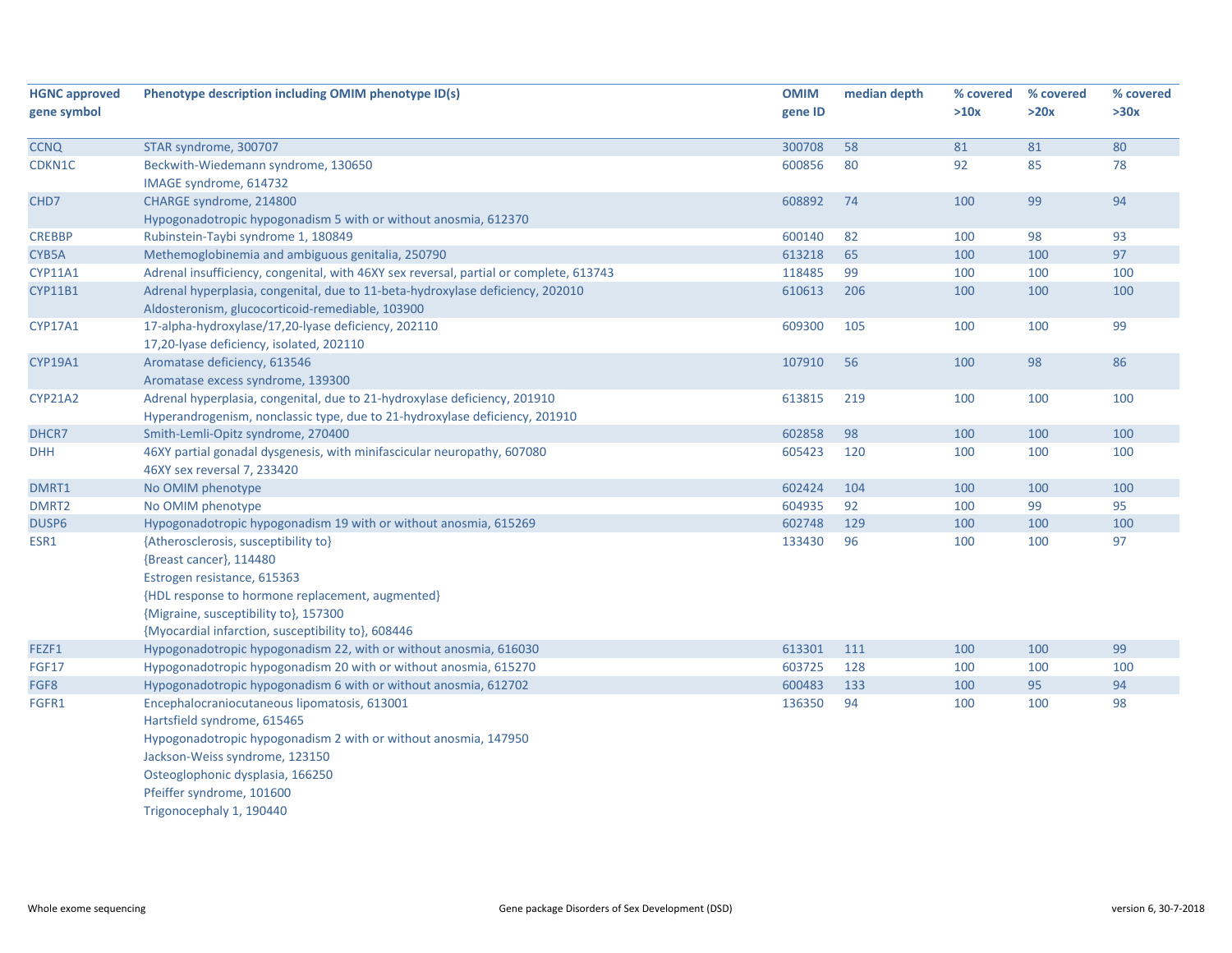| <b>HGNC approved</b> | Phenotype description including OMIM phenotype ID(s)                                             | <b>OMIM</b> | median depth | % covered | % covered | % covered |
|----------------------|--------------------------------------------------------------------------------------------------|-------------|--------------|-----------|-----------|-----------|
| gene symbol          |                                                                                                  | gene ID     |              | >10x      | >20x      | >30x      |
|                      |                                                                                                  |             |              |           |           |           |
| FGFR2                | Antley-Bixler syndrome without genital anomalies or disordered steroidogenesis, 207410           | 176943      | 63           | 100       | 99        | 90        |
|                      | Apert syndrome, 101200                                                                           |             |              |           |           |           |
|                      | Beare-Stevenson cutis gyrata syndrome, 123790                                                    |             |              |           |           |           |
|                      | Bent bone dysplasia syndrome, 614592                                                             |             |              |           |           |           |
|                      | Craniofacial-skeletal-dermatologic dysplasia, 101600                                             |             |              |           |           |           |
|                      | Craniosynostosis, nonspecific                                                                    |             |              |           |           |           |
|                      | Crouzon syndrome, 123500                                                                         |             |              |           |           |           |
|                      | Gastric cancer, somatic, 613659                                                                  |             |              |           |           |           |
|                      | Jackson-Weiss syndrome, 123150                                                                   |             |              |           |           |           |
|                      | LADD syndrome, 149730                                                                            |             |              |           |           |           |
|                      | Pfeiffer syndrome, 101600                                                                        |             |              |           |           |           |
|                      | Saethre-Chotzen syndrome, 101400                                                                 |             |              |           |           |           |
|                      | Scaphocephaly and Axenfeld-Rieger anomaly                                                        |             |              |           |           |           |
|                      | Scaphocephaly, maxillary retrusion, and mental retardation, 609579                               |             |              |           |           |           |
| FOXL <sub>2</sub>    | Blepharophimosis, epicanthus inversus, and ptosis, type 1, 110100                                | 605597      | 112          | 100       | 95        | 89        |
|                      | Blepharophimosis, epicanthus inversus, and ptosis, type 2, 110100                                |             |              |           |           |           |
|                      | Premature ovarian failure 3, 608996                                                              |             |              |           |           |           |
| <b>FSHB</b>          | Hypogonadotropic hypogonadism 24 without anosmia, 229070                                         | 136530      | 69           | 100       | 100       | 100       |
| <b>FSHR</b>          | Ovarian dysgenesis 1, 233300                                                                     | 136435      | 58           | 100       | 100       | 94        |
|                      | Ovarian hyperstimulation syndrome, 608115                                                        |             |              |           |           |           |
|                      | Ovarian response to FSH stimulation, 276400                                                      |             |              |           |           |           |
| GATA4                | Atrial septal defect 2, 607941                                                                   | 600576      | 71           | 100       | 88        | 78        |
|                      | Atrioventricular septal defect 4, 614430                                                         |             |              |           |           |           |
|                      | ?Testicular anomalies with or without congenital heart disease, 615542                           |             |              |           |           |           |
|                      | Tetralogy of Fallot, 187500                                                                      |             |              |           |           |           |
|                      | Ventricular septal defect 1, 614429                                                              |             |              |           |           |           |
| GNRH1                | ?Hypogonadotropic hypogonadism 12 with or without anosmia, 614841                                | 152760      | 48           | 100       | 100       | 99        |
| <b>GNRHR</b>         | Hypogonadotropic hypogonadism 7 without anosmia, 146110                                          | 138850      | 85           | 100       | 100       | 97        |
| HDAC8                | Cornelia de Lange syndrome 5, 300882                                                             | 300269      | 40           | 100       | 97        | 80        |
| HOXA13               | Guttmacher syndrome, 176305                                                                      | 142959      | 79           | 86        | 79        | 75        |
|                      | Hand-foot-uterus syndrome, 140000                                                                |             |              |           |           |           |
| HS6ST1               | {Hypogonadotropic hypogonadism 15 with or without anosmia}, 614880                               | 604846      | 145          | 100       | 100       | 99        |
| <b>HSD17B3</b>       | Pseudohermaphroditism, male, with gynecomastia, 264300                                           | 605573      | 56           | 100       | 98        | 88        |
| HSD3B2               | Adrenal hyperplasia, congenital, due to 3-beta-hydroxysteroid dehydrogenase 2 deficiency, 201810 | 613890      | 122          | 100       | 100       | 100       |
| IL17RD               | Hypogonadotropic hypogonadism 18 with or without anosmia, 615267                                 | 606807      | 94           | 100       | 100       | 96        |
| INSL3                | Cryptorchidism, 219050                                                                           | 146738      | 65           | 91        | 78        | 78        |
| KISS1                | ?Hypogonadotropic hypogonadism 13 with or without anosmia, 614842                                | 603286      | 124          | 100       | 100       | 99        |
| <b>LHB</b>           | Hypogonadotropic hypogonadism 23 with or without anosmia, 228300                                 | 152780      | 108          | 100       | 100       | 100       |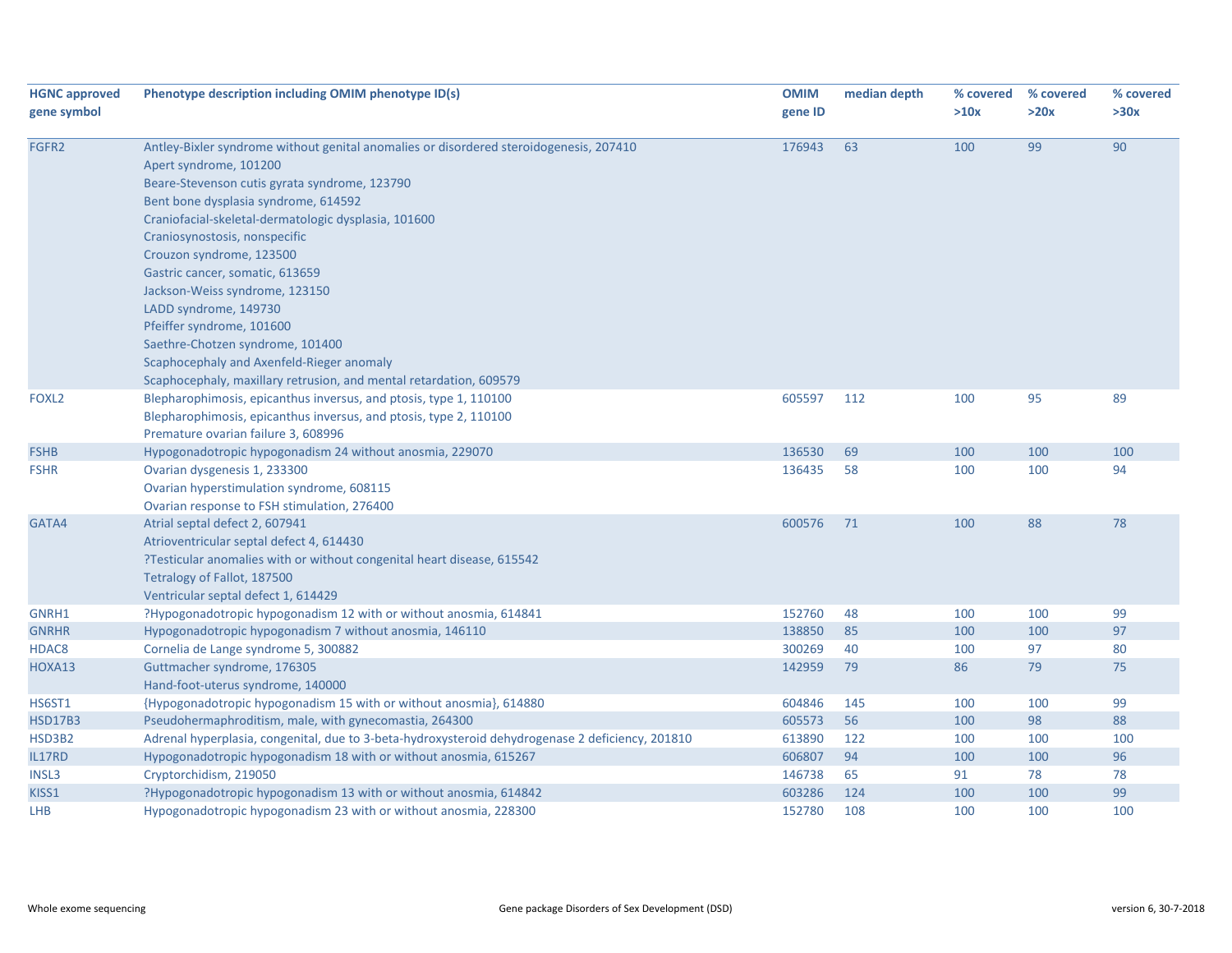| <b>HGNC approved</b> | Phenotype description including OMIM phenotype ID(s)                                                  | <b>OMIM</b> | median depth | % covered | % covered | % covered |
|----------------------|-------------------------------------------------------------------------------------------------------|-------------|--------------|-----------|-----------|-----------|
| gene symbol          |                                                                                                       | gene ID     |              | >10x      | >20x      | >30x      |
|                      |                                                                                                       |             |              |           |           |           |
| <b>LHCGR</b>         | Leydig cell adenoma, somatic, with precocious puberty, 176410                                         | 152790      | 59           | 100       | 99        | 90        |
|                      | Leydig cell hypoplasia with hypergonadotropic hypogonadism, 238320                                    |             |              |           |           |           |
|                      | Leydig cell hypoplasia with pseudohermaphroditism, 238320                                             |             |              |           |           |           |
|                      | Luteinizing hormone resistance, female, 238320                                                        |             |              |           |           |           |
|                      | Precocious puberty, male, 176410                                                                      |             |              |           |           |           |
| MAMLD1               | Hypospadias 2, X-linked, 300758                                                                       | 300120      | 80           | 100       | 98        | 93        |
| MAP3K1               | 46XY sex reversal 6, 613762                                                                           | 600982      | 59           | 100       | 98        | 93        |
| MCM8                 | ?Premature ovarian failure 10, 612885                                                                 | 608187      | 45           | 100       | 94        | 80        |
| MCM9                 | Ovarian dysgenesis 4, 616185                                                                          | 610098      | 69           | 100       | 99        | 94        |
| MID1                 | Opitz GBBB syndrome, type I, 300000                                                                   | 300552      | 74           | 100       | 97        | 85        |
| NR0B1                | Adrenal hypoplasia, congenital, 300200                                                                | 300473      | 110          | 100       | 100       | 98        |
|                      | 46XY sex reversal 2, dosage-sensitive, 300018                                                         |             |              |           |           |           |
| NR2F2                | Congenital heart defects, multiple types, 4, 615779                                                   | 107773      | 209          | 100       | 100       | 100       |
| NR5A1                | Adrenocortical insufficiency, 612964                                                                  | 184757      | 104          | 100       | 100       | 100       |
|                      | Premature ovarian failure 7, 612964                                                                   |             |              |           |           |           |
|                      | Spermatogenic failure 8, 613957                                                                       |             |              |           |           |           |
|                      | 46, XX sex reversal 4, 617480                                                                         |             |              |           |           |           |
|                      | 46XY sex reversal 3, 612965                                                                           |             |              |           |           |           |
| <b>NSMF</b>          | Hypogonadotropic hypogonadism 9 with or without anosmia, 614838                                       | 608137      | 98           | 100       | 95        | 95        |
| <b>NUP107</b>        | Nephrotic syndrome, type 11, 616730                                                                   | 607617      | 44           | 100       | 97        | 83        |
| POLR3A               | Leukodystrophy, hypomyelinating, 7, with or without oligodontia and/or hypogonadotropic hypogonadism, | 614258      | 79           | 100       | 100       | 94        |
| <b>POR</b>           | Antley-Bixler syndrome with genital anomalies and disordered steroidogenesis, 201750                  | 124015      | 152          | 100       | 100       | 100       |
|                      | Disordered steroidogenesis due to cytochrome P450 oxidoreductase, 613571                              |             |              |           |           |           |
| PROK2                | Hypogonadotropic hypogonadism 4 with or without anosmia, 610628                                       | 607002      | 52           | 100       | 100       | 96        |
| <b>PROKR2</b>        | Hypogonadotropic hypogonadism 3 with or without anosmia, 244200                                       | 607123      | 198          | 100       | 100       | 100       |
| <b>PSMC3IP</b>       | Ovarian dysgenesis 3, 614324                                                                          | 608665      | 99           | 100       | 100       | 100       |
| <b>RNF216</b>        | Cerebellar ataxia and hypogonadotropic hypogonadism, 212840                                           | 609948      | 59           | 100       | 95        | 82        |
| RSPO1                | Palmoplantar hyperkeratosis and true hermaphroditism, 610644                                          | 609595      | 86           | 100       | 100       | 100       |
|                      | Palmoplantar hyperkeratosis with squamous cell carcinoma of skin and sex reversal, 610644             |             |              |           |           |           |
| SEMA3A               | {Hypogonadotropic hypogonadism 16 with or without anosmia}, 614897                                    | 603961      | 62           | 100       | 99        | 92        |
| SOX3                 | Mental retardation, X-linked, with isolated growth hormone deficiency, 300123                         | 313430      | 66           | 100       | 96        | 92        |
|                      | Panhypopituitarism, X-linked, 312000                                                                  |             |              |           |           |           |
| SOX8                 | No OMIM phenotype                                                                                     | 605923      | 88           | 100       | 100       | 95        |
| SOX9                 | Acampomelic campomelic dysplasia, 114290                                                              | 608160      | 120          | 100       | 100       | 100       |
|                      | Campomelic dysplasia, 114290                                                                          |             |              |           |           |           |
|                      | Campomelic dysplasia with autosomal sex reversal, 114290                                              |             |              |           |           |           |
| SPRY4                | Hypogonadotropic hypogonadism 17 with or without anosmia, 615266                                      | 607984      | 101          | 100       | 100       | 94        |
| SRD5A2               | Pseudovaginal perineoscrotal hypospadias, 264600                                                      | 607306      | 55           | 100       | 94        | 82        |
| <b>SRY</b>           | 46XX sex reversal 1, 400045                                                                           | 480000      | 155          | 100       | 100       | 100       |
|                      | 46XY sex reversal 1, 400044                                                                           |             |              |           |           |           |